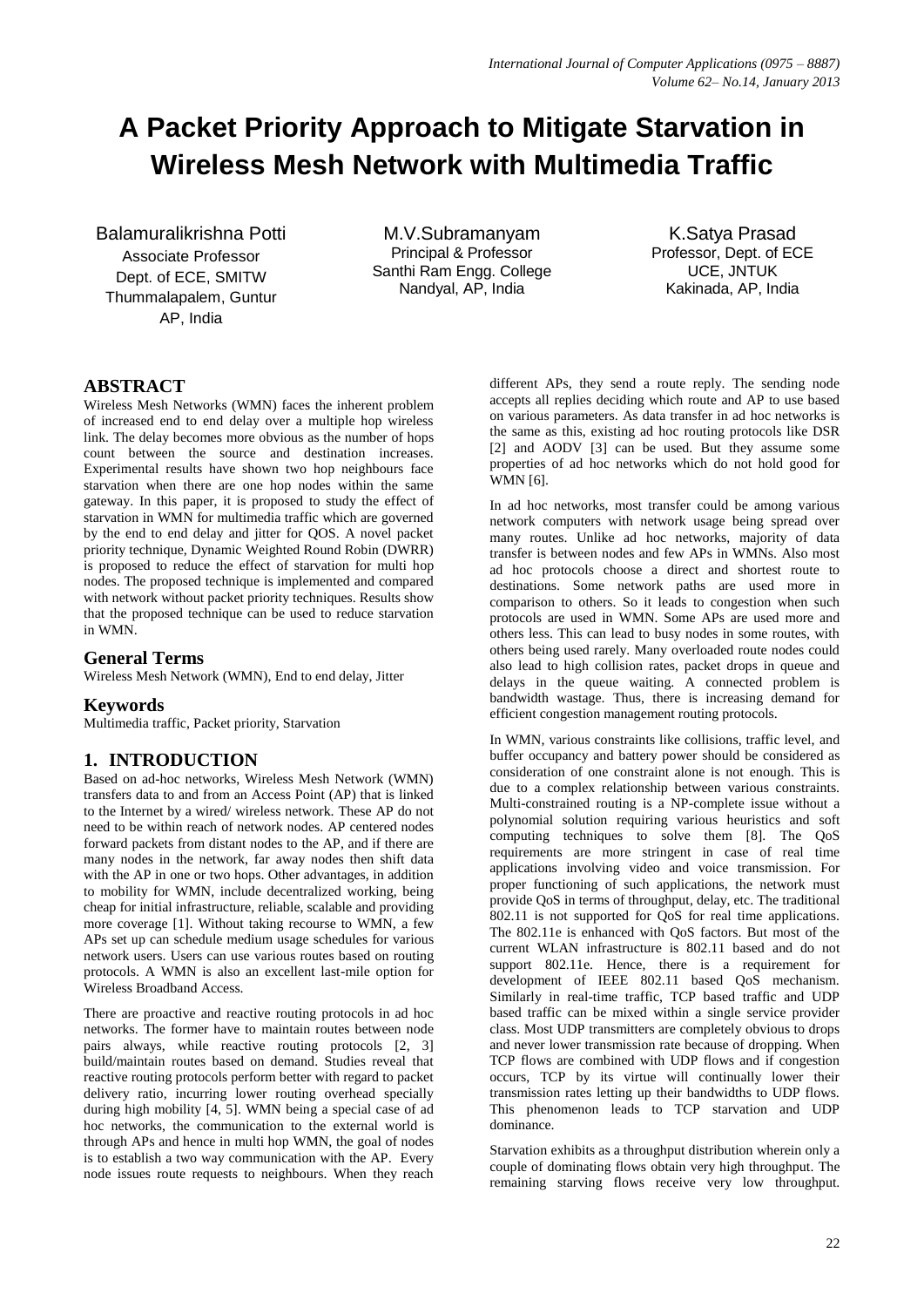Habitually, in WMN the starvation happens in network bandwidth utilization to nodes closer to the gateway blocks the channel rather than giving an option to the far away nodes. In wireless links, the bandwidth is shared among neighboring nodes whereas wired links have devoted bandwidth. The flows not only use the bandwidth all along its path, but also contend for the neighbor's bandwidths path. Such inter-flow intrusion effects bandwidth starvation for certain nodes as they encounter busy channels [9]. To overcome it, a routing metric helps routing protocols decide paths that stabilize the traffic load all along the flow path, and also minimize the inter-flow interference forced in the whole neighboring locale.

Starvation is addressed mostly through the use of a scheduling algorithm with a priority queue. Priority based Packet forwarding has been obtainable in off-the shelf routers (for e.g., in popular brand models Cisco and Juniper Networks). These methods are to be controlled for supervision their networks (e.g., peer-to-peer). It can have a substantial effect on the applications front, on the measurement tool's output precision, and on the network troubleshooting procedures effectualness [11]. The users, developers and all other network administrators have no specific knowledge and no way to get hold of it.

Network administrators put into effect priority/link-sharing mean in a router by describing a traffic class (usually IP protocol and TCP/UDP port number) and connecting with it an exact queuing/scheduling mechanism. The most common mechanisms are as follows.

• Priority Queuing (PQ). This permits users to allocate randomly defined packet classes to queues with various priorities. Since queues are sent out priority-wise, this lets particular packet types to be sent before others.

• Proportional Share Scheduling (PSS). With PSS all the traffic class is assigned a weight. Bandwidth is owed to classes based on their relevant weights. There is no severe priority disparity among classes. These scheduling mechanisms are incorporated in many ways, e.g., Weighted Fair Queuing (WFQ) (Cisco routers), Weighted Round-Robin (WRR) (Custom Queuing).

• Policing. This confines the traffic class's highest rate. Traffic that goes beyond the parameters rate is plunged. The traffic class is not able to scrounge for idle bandwidth from others.

Packet forwarding prioritization (PFP) in routers is a familiar method on hand to network operators. PFP can affect the exactness of network measurements, and the network troubleshooting procedures [12].

In this paper, it is proposed to study the effect of starvation in WMN for multimedia traffic which are governed by the end to end delay and jitter for QOS. In the proposed study, the effect of packet priority and contention window is investigated for multimedia traffic.

### **2. RELATED WORK**

Bali, et al., [13] portrayed a buffer management scheme facilitating two types of prioritized service disciplines so as to get better QoS through cell delay time for every traffic class and to minimize the cell loss rate of loss sensitive class in an ATM network. The presentation analysis and relative study of these analyzed buffer management scheme (ATM networks) to assign two various classes of traffic needs with dissimilar QoS. The random traffic's delay time (ARBSD priority scheme) and the RSD priority scheme are dependent on the

control parameter R. When R goes low, the mid line delay time of the loss aware traffic class diminishes at the span of mid line delay time of the delay aware traffic class for both schemes. When traffic is loss aware, the normal delay time of loss aware traffic class reduces more, but the normal delay time for delay aware class goes high gradually. So it is clear that employing the ARBSD priority scheme and the RSD priority scheme is not a beneficiary act. When mainly traffic is delay receptive, the typical delay time of loss aware traffic class reduces a lot at the stretch of normal delay time of the delay receptive traffic class. So, reducing the starvation problem in the static priority scheme, it is efficient to employ the ARBSD priority scheme and the RSD priority scheme.

Ramesh, et al., [14] presented an inference tool (end-to-end) approach for PPF incidental from the feedback through routers. The proposed method was evaluated through statistical analysis. The users find network policies through measurement of packet losses of various packet types. Additionally, every connected network operators were reviewed and take delivery of responses in which half of them accepts the inferences. It is unable to discover a number of priority paths put into practice via traffic policing. It was established that the method which cause delay dissimilarity over packet types such as sluggish processing path in the router and port-based load allocation are found. During the experiment, the loss-based method finds out various multi priority paths in the Internet. In detecting for a method with less query overhead than the loss-based method, packet reordering and delay are used as the inference metrics and they were not as good as loss in finding packet forwarding priorities.

Christinal, et al., [15] presented a hybrid inference method to handle with network characteristics Viz., shared congestion, packet forwarding priority, network tomography and assess every methodology based on packet loss rate. The proposed mechanism depends on the packet loss statistics. This acts as the end-user network analysis tool to recognize shared congestion, packet forwarding priority and network tomography. Simulation results shows the hybrid inference methods at end-user level will lend a hand to the users and network administrators in an efficient way to make out network characteristics which are confidential at the router level through different approaches.

Ronasi, et al., [16] proposed an algorithm called Fair Binary Exponential Backoff algorithm (FBEB) which is an upgradation of Binary Exponential Backoff algorithm (BEB). The binary exponential backoff algorithm is an extensively used backoff algorithm, which regulates the contention window size by calculating the traffic in the nodes (in its communication medium) by the total successive collisions occurring to the same packet. The FBEB algorithm states that a node which broadcast a packet successfully will not retune its contention window for the subsequent transmission; it has to hold for a time T. The other nodes get access to the channel as the node controls the resetting. By scheming the node for retuning will make other nodes to process the channel. The time T relays on the prior contention in the network.

Mansoor, et al., [17] proposed an algorithm known Starvation Mitigation Algorithm (SMA) for minimizing starvation. The gateway will behave as a determinator for the network and transmits the message to every other node when the network bandwidth is used by any single node. Then the node that is accessing the bandwidth will lower its contention window so that remaining nodes will use the bandwidth effectively and starvation will be lowered. Simulation results exhibits that the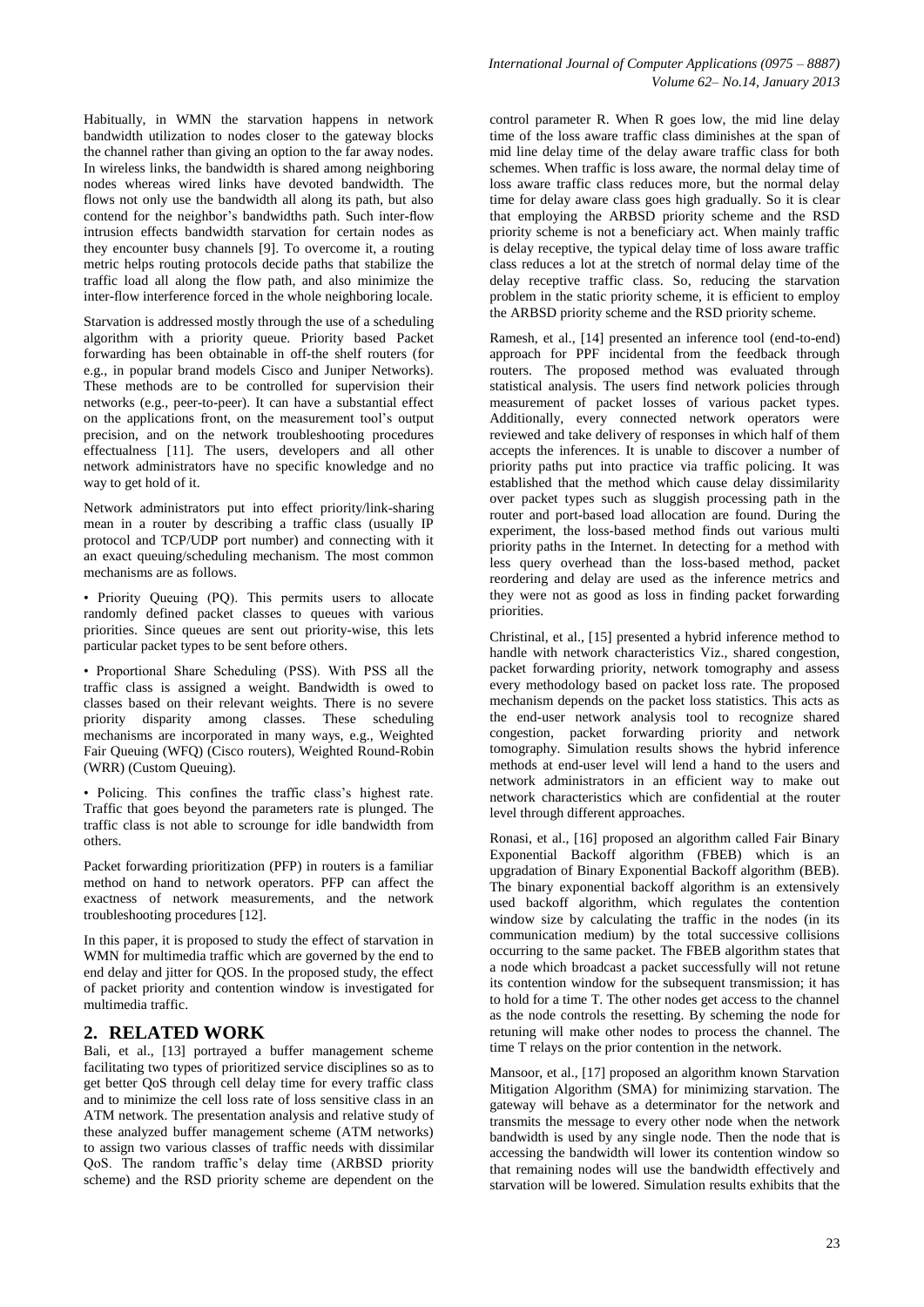given algorithm employed to minimize the starvation in a network and mesh nodes that have broadcasted data packets should not be allowed to broadcast the other data packets forcefully. Starvation is reduced due to delay in the transmission of the excessive packets. This outcome is accomplished by changing the contention window for communications in the IEEE 802.11 protocol. The total Throughput is up and Delays in the network are alleviated.

## **3. METHODOLOGY**

# **3.1 Proposed Dynamic Weighted Round Robin (DWRR) Algorithm**

Traditional algorithms include the Random, Round-Robin (RR), Weighted Round-Robin (WRR), Least Load and Fastest Response algorithms. In the proposed packet priority technique, the packet priority weights are determined during run time using the current QOS parameters when making distribution decisions. As a result, dynamic packet prioritization algorithms significantly improve QoS over static algorithms. It is assumed that non real-time traffic are TCP flows and real-time traffic are UDP flows.

The new dynamic WRR algorithm schedule the traffic flows based on the following rules:

Rule 1: If the non-real time traffic is less than 20% (where 20% is the threshold value) of the total traffic, normal RR packet priority technique is used for traffic scheduling.

Rule 2: If the non-real time traffic is greater than 20% and less than 40% of the total traffic, packet priority algorithm serves non-real time traffic that is greater than the threshold value along with real-time traffic based on RR technique.

Rule 3: If non-real time traffic is equal to or greater than 40% of the total traffic, packet priority algorithm serves non-real time traffic by varying weights dynamically, based on QoS parameters. To improve QoS, based on hypothesis, all onehop nodes increase the contention window (CW) by 20% of the set value and all the two-hop nodes decrease the contention window by 10%.

The pseudo code for the proposed algorithm is as follows:

*Set* Threshold traffic  $= 20\%$ 

*If* non-real time traffic < 20%

*Then* packet scheduling technique = RR Technique

with packet priority

#### *Else*

*If*  $20\%$  < non-real time traffic < 40%

*Then* packet scheduling technique = RR to serve non real-time

 traffic more than the threshold value along with realtime traffic

#### *Else*

*Then* packet scheduling technique = DWRR with packet

#### Priority

#### *Endif*

*Endif*

*If* hop distance  $> 1$ 

Then set CW 
$$
_{new} = 0.8 * CW_{old}
$$

*Else*

$$
Set\,\text{CW}_{new} = 1.1 \, \text{ * } \text{CW}_{old}
$$

*Endif*

## **4. EXPERIMENTAL SETUP**

In WMNs due to multihop links, the data packets face end to end delay. Higher the hop count, end to end delay becomes more apparent. In WMN all the flows converge at the gateway, and the presence of one hop nodes result in starvation for the multihop nodes. Simulation is conducted to study the effect of packet priority for multimedia traffic flows along with random TCP flows. AODV is used as the routing protocol for the network. The proposed packet priority technique uses a Dynamic Weighted Round Robin (DWRR) for proportional share scheduling. The weights are dynamically adjusted based on the end to end delay of the multimedia traffic. As the end to end delay increases the priority of the multimedia traffic increases proportionately till the stable state of 250 microseconds is achieved. Table 1 tabulates the simulated Network specifications.

|  |  | <b>Table 1: Simulation Specifications</b> |
|--|--|-------------------------------------------|
|--|--|-------------------------------------------|

| Number of Nodes         | 20                               |
|-------------------------|----------------------------------|
| Number of Gateways      |                                  |
| Area                    | $4 \text{ km X } 4 \text{ km}$   |
| Traffic                 | Multimedia with Random TCP flows |
| <b>Routing Protocol</b> | <b>AODV</b>                      |
| <b>Simulation Time</b>  | 180 <sub>sec</sub>               |

Two scenarios were considered with the first scenario without the proposed DWRR and the second scenario with DWRR.

# **5. RESULTS**

The simulation results are shown in the following figures. Figures  $1 - 5$  give the simulation results for route discovery time, data dropped, retransmission attempts, retry threshold, and throughput respectively. Table 2 tabulates the same.

#### **Table 2: Simulation results**

| Performance metrics                  | Normal    | Priority |
|--------------------------------------|-----------|----------|
|                                      | Mean      | Mean     |
| Route discovery time in seconds      | 0.8908605 | 0.71924  |
| Data dropped bits/sec                | 90328.933 | 43410.9  |
| <b>No.of Retransmission attempts</b> | 0.6037692 | 0.54836  |
| Retry threshold exceeded bits/sec    | 2363.7778 | 2434.98  |
| Throughput bits/sec                  | 660542.84 | 665911   |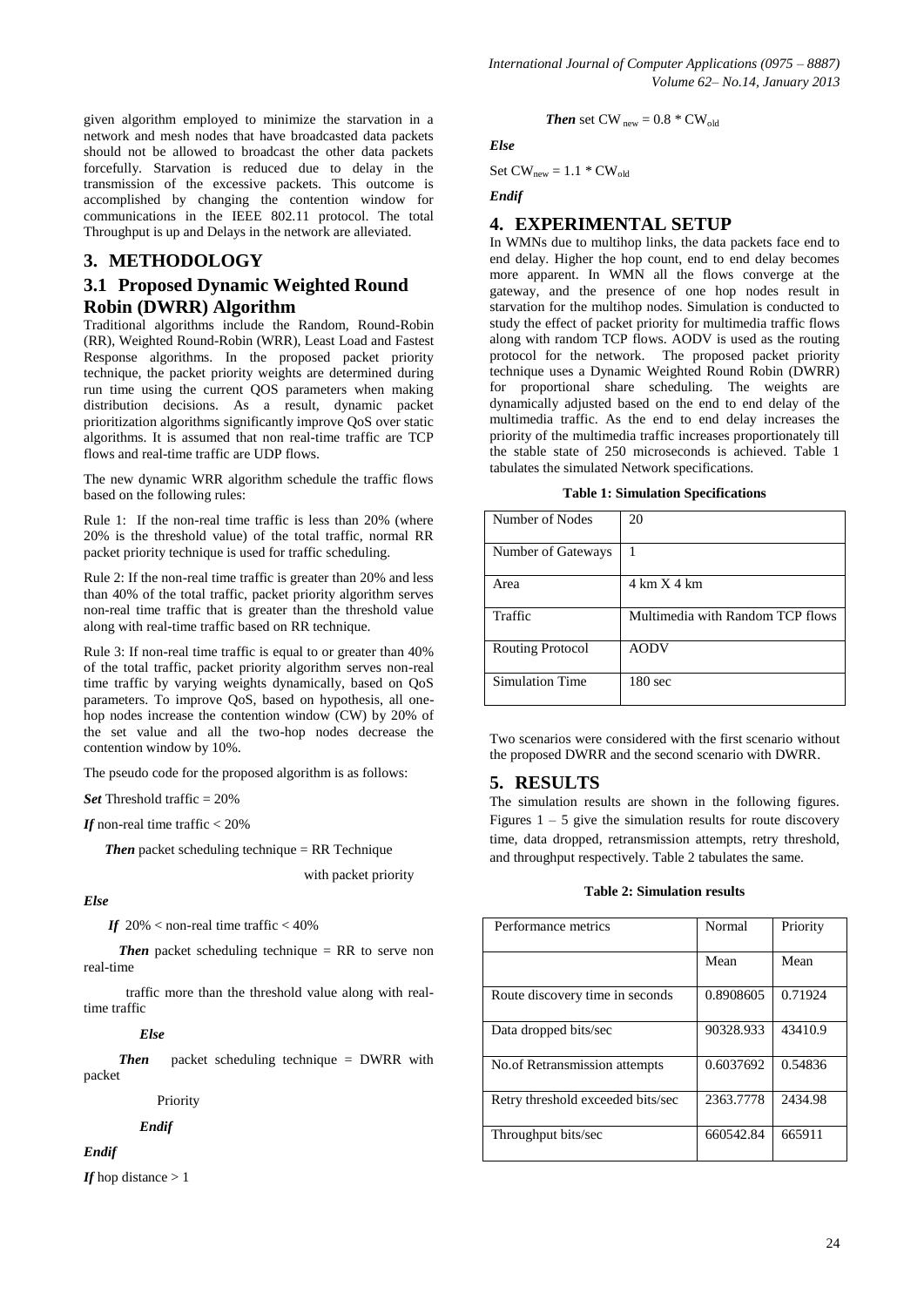|                                   | Min       | Min      |
|-----------------------------------|-----------|----------|
| Route discovery time in second    | 0.0044096 | 0.00544  |
| Data dropped bits/sec             | $\theta$  | $\Omega$ |
| No.of Retransmission attempts     | 0.0661765 | $\Omega$ |
| Retry threshold exceeded bits/sec | $\Omega$  | $\Omega$ |
| Throughput bits/sec               | $\Omega$  | $\Omega$ |
|                                   | Max       | Max      |
| Route discovery time in second    | 2.1502572 | 1.86909  |
| Data dropped bits/sec             | 622200    | 311564   |
| No.of Retransmission attempts     | 0.7430830 | 0.72247  |
| Retry threshold exceeded bits/sec | 9946.6667 | 9946.67  |
| Throughput bits/sec               | 2546848.9 | 2959076  |



**Figure 1: Route Discovery Time**

It can be seen from Figure 1, that the route discovery time for multimedia data traffic when proposed packet priority is incorporated is lower than compared to routing without packet priority. Figure 2 shows the data dropped during transmission. The amount of data dropped drastically reduces when packet priority is applied.



**Figure 2: Data Dropped**

Due to higher priority the data drop of multimedia packets reduce significantly by more than 50%. Reduced drop in multimedia packets will reduce jitter significantly.



**Figure 3: Number of Retransmission attempts**



**Figure 4: The Retry Threshold**

The number of retransmission attempts and retry threshold shows a similar pattern in both scenarios. The retry threshold is more consistent when packet priority is considered.



**Figure 5: Throughput**

From figure 5 it is seen that the throughput is better when packet priority is incorporated with AODV routing. It is evident from the simulation results that the packet priority incorporated in the routing for WMN improves the network's performance.